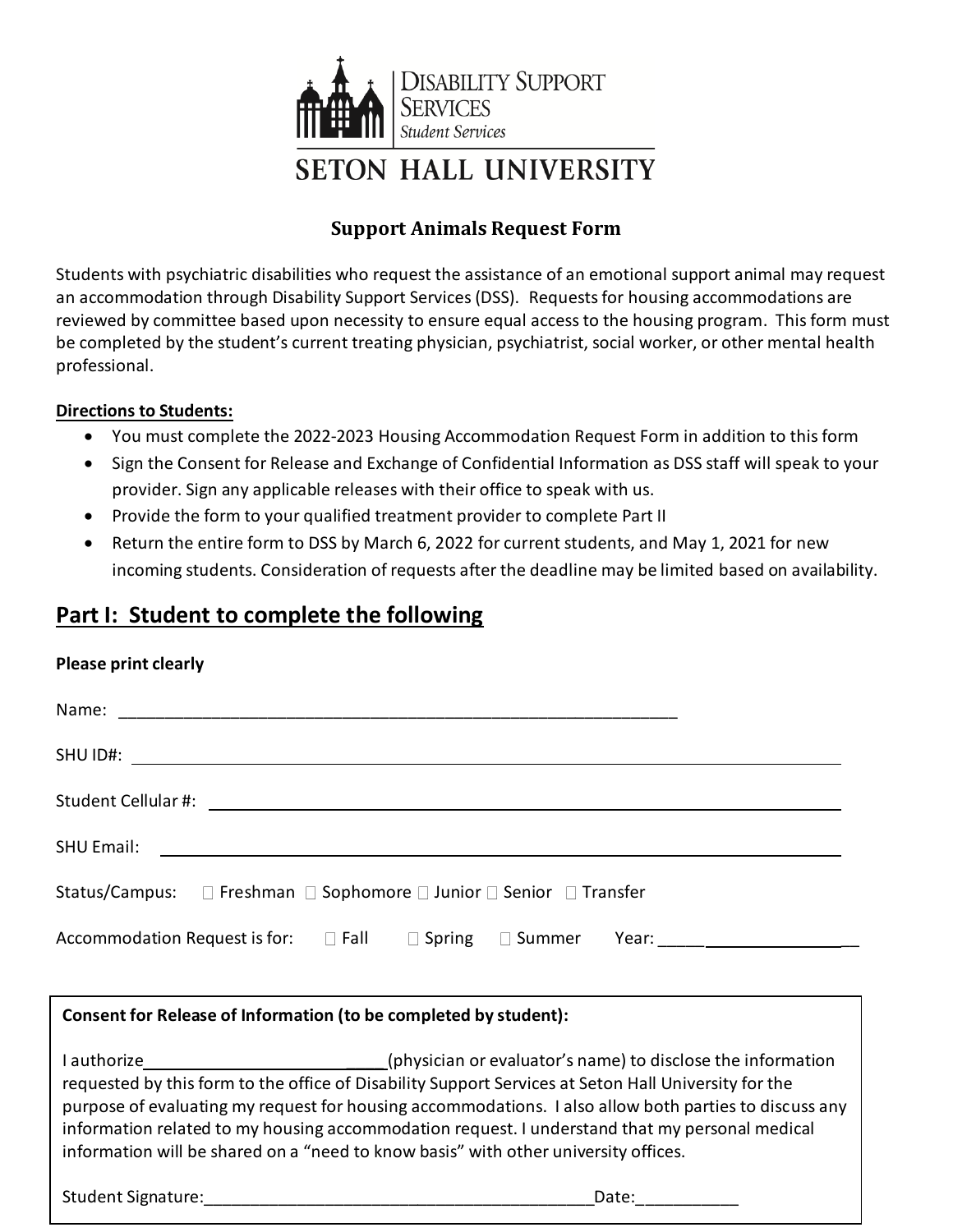## **Part II: Physician or Disability Evaluator Verification**

#### **Directions: Please print clearly or type. Please answer all questions thoroughly. Insufficient documentation may result in accommodation delays or denial.**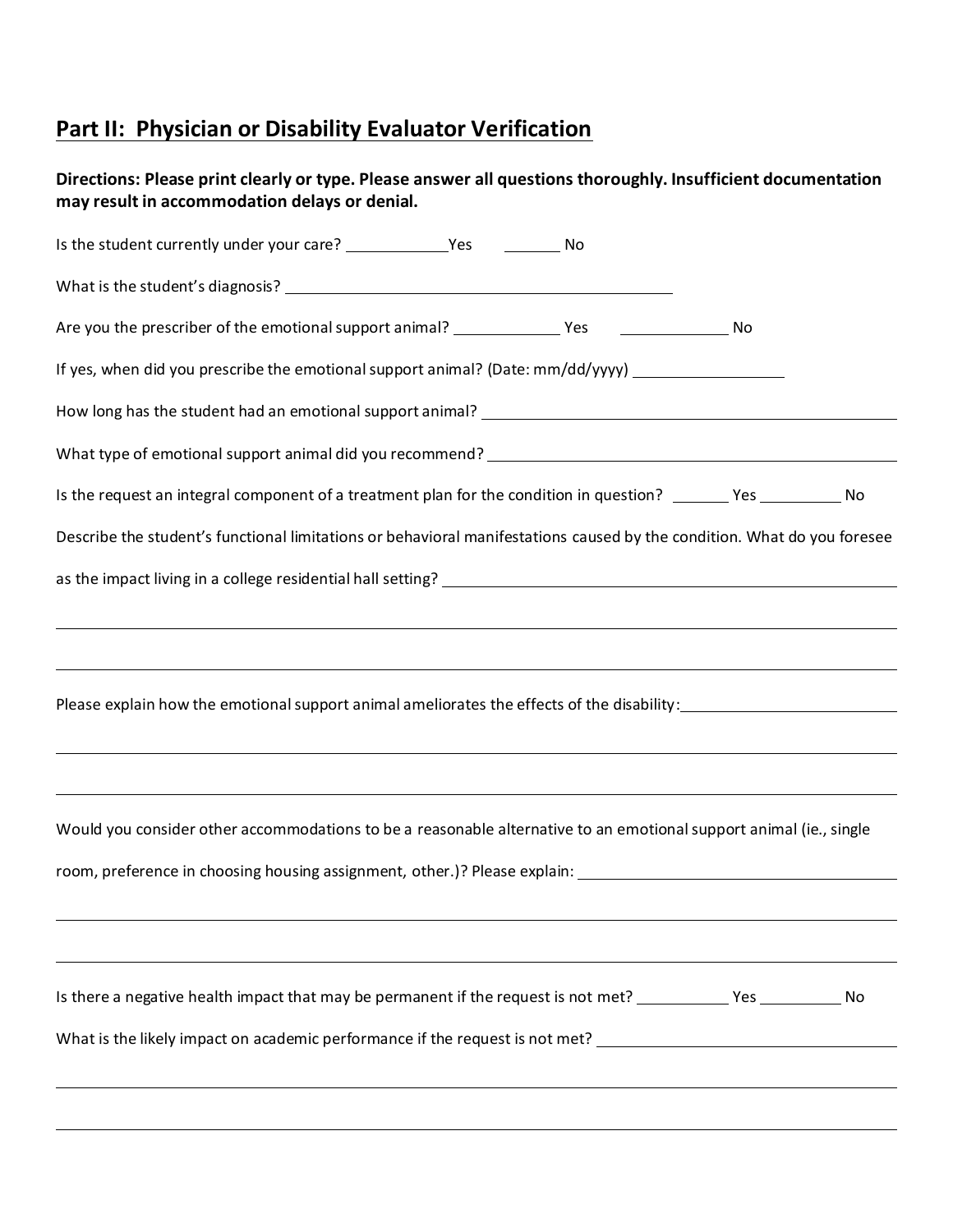

# **SETON HALL UNIVERSITY**

What is the likely impact on social development if the request is not met? \_\_\_\_\_\_\_\_\_\_\_\_\_\_\_\_\_\_\_\_\_\_\_\_\_\_\_\_\_\_\_\_\_\_\_

What is the likely impact on the student's level of comfort if the request is not met? \_\_\_\_\_\_\_\_\_\_\_\_\_\_\_\_\_\_\_\_\_\_\_\_\_\_\_\_\_

#### **THIS SECTION MUST BE COMPLETE FOR FORM TO BE VALID**

| Physician or disability evaluator INFORMATION (Please Print) |                                                                                                                                                                                                                                      |  |
|--------------------------------------------------------------|--------------------------------------------------------------------------------------------------------------------------------------------------------------------------------------------------------------------------------------|--|
|                                                              | Name: <u>the community of the community of the community of the community of the community of the community of the community of the community of the community of the community of the community of the community of the communi</u> |  |
|                                                              |                                                                                                                                                                                                                                      |  |
|                                                              |                                                                                                                                                                                                                                      |  |
|                                                              |                                                                                                                                                                                                                                      |  |
|                                                              |                                                                                                                                                                                                                                      |  |
|                                                              |                                                                                                                                                                                                                                      |  |
|                                                              |                                                                                                                                                                                                                                      |  |
|                                                              | May we contact you if we have questions about this student's accommodation request? _____Yes __________No                                                                                                                            |  |
|                                                              | Date: the contract of the contract of the contract of the contract of the contract of the contract of the contract of the contract of the contract of the contract of the contract of the contract of the contract of the cont       |  |
|                                                              | PLEASE MAIL, FAX or EMAIL COMPLETED FORM TO:<br><b>Disability Support Services</b><br>Seton Hall University<br>400 South Orange Avenue, South Orange, NJ 07079<br>(973) 313-6003 (p), (973) 761-9185 (f)<br>dss@shu.edu              |  |